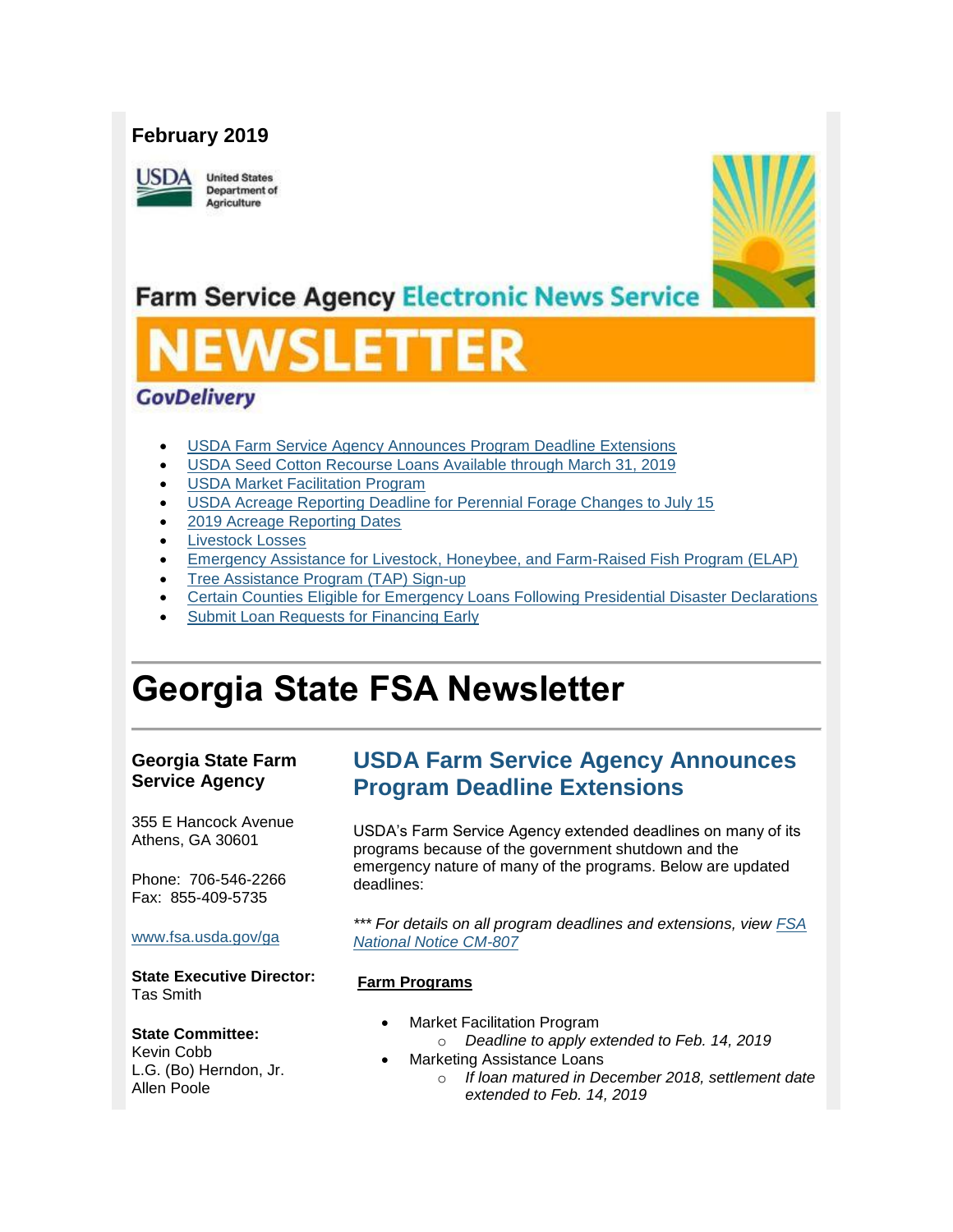Meredith McNair Rogers Donnie Smith

**Administrative Officer:** Dianne R. Westmoreland

**Farm Loan Chief:** Robert Tyson

**Farm Programs Chief:** Brett Martin

**Public Affairs/Outreach** Neal Leonard

To find contact information for your local office go to [www.fsa.usda.gov/ga](http://www.fsa.usda.gov/ga)

- o Peanut loans or Loan Deficiency Payments loan availability date now Feb. 28, 2019
- Emergency Conservation Program
	- o *Performance reporting due Feb. 14, 2019*
- Livestock Forage Disaster
	- o *2018 application for payment due Feb. 28, 2019*
- Emergency Assistance Livestock, Honeybees, and Farmraised Fish Program
	- o *Notice of loss due Feb. 14, 2019*
- Livestock Indemnity Program
	- o *Notice of loss due Feb. 14, 2019*
- Noninsured Crop Disaster Assistance Program
	- o *Notice of loss for 72-hour harvest and grazing (as applicable) due Feb. 14, 2019*
	- o *Notice of loss for prevented planting and failed acres due Feb. 14, 2019*
	- o *Applications for payment for 2018 covered losses due Feb. 14, 2019*
	- Tree Assistance Program
		- o *Notice of loss due Feb. 14, 2019*
- Acreage Reporting
	- o *January reporting deadlines for Apples, Blueberries, Canola, Peaches, Rye, Rapeseed, and Fall-Seeded Smaill Grains have been extended to Feb. 14, 2019.*

## <span id="page-1-0"></span>**USDA Seed Cotton Recourse Loans Available through March 31, 2019**

Cotton producers can now request a seed cotton recourse loan from USDA's Farm Service Agency (FSA). This year's adverse weather has resulted in delayed ginning in many locations. Seed cotton loans provide interim financing to producers until the cotton is ginned.

Seed cotton recourse loans are available from the beginning of harvest through March 31, 2019. Seed cotton loans must be repaid by May 31, 2019, either by cash repayment by the producer, or with proceeds from a ginned cotton loan.

The loan rate is the base loan rate for upland cotton, which is \$0.52 per pound, and \$0.7977 per pound for extra-long staple cotton.

#### **Repaying Recourse Loans with Proceeds**

FSA staff will send a written or e-mail notification to every cooperative marketing association or loan servicing agent used by the producer to ensure that the proceeds from a ginned cotton loan are used to repay a seed cotton loan obligation.

If after ginning, the seed cotton loan collateral is placed under loan or loan deficiency payment from a cooperative marketing association or loan servicing agent, the proceeds will be applied to the recourse loan as a repayment.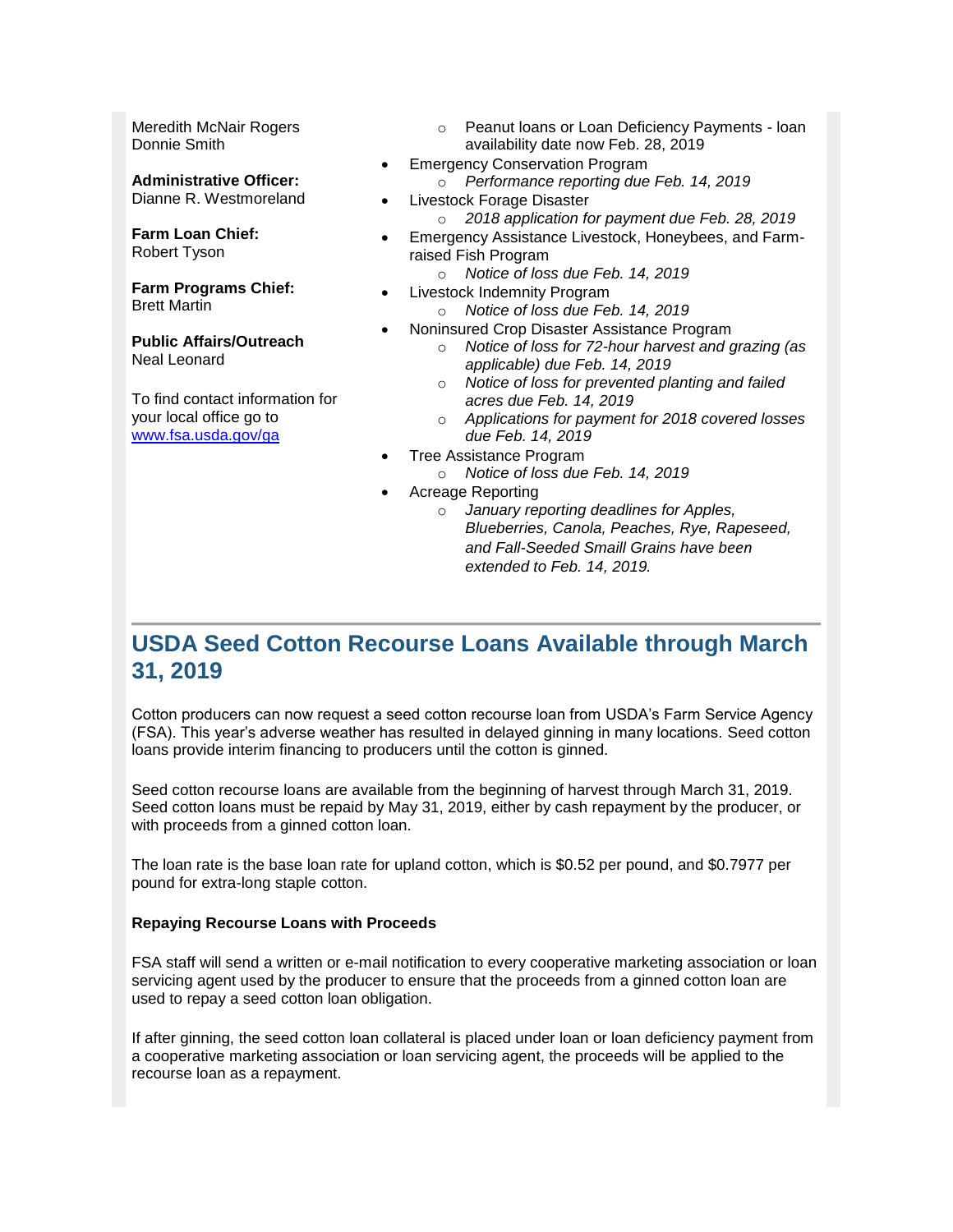#### **More Information**

To apply for a loan or get more information, contact the FSA staff at your [local USDA service center.](https://www.farmers.gov/service-locator?field_counties_served_target_id=All&utm_medium=email&utm_source=govdelivery)

## <span id="page-2-0"></span>**USDA Market Facilitation Program**

USDA launched the trade mitigation package aimed at assisting farmers suffering from damage due to unjustified trade retaliation by foreign nations. Producers of certain commodities can now sign up for the Market Facilitation Program (MFP).

USDA's Farm Service Agency (FSA) will administer MFP to provide payments to corn (fresh and processed), cotton, dairy, hog, sorghum, soybean (fresh and processed), wheat, shelled almond, and fresh sweet cherry producers. An announcement about further payments will be made in the coming months, if warranted.

The sign-up period for MFP runs through Feb. 14 2019, with information and instructions provided at [www.farmers.gov/mfp.](http://links.govdelivery.com/track?type=click&enid=ZWFzPTEmbWFpbGluZ2lkPTIwMTgwOTA0Ljk0NDE3NjQxJm1lc3NhZ2VpZD1NREItUFJELUJVTC0yMDE4MDkwNC45NDQxNzY0MSZkYXRhYmFzZWlkPTEwMDEmc2VyaWFsPTE4MDA0MDA0JmVtYWlsaWQ9Y2Fzc2llLmJhYmxlQHR4LnVzZGEuZ292JnVzZXJpZD1jYXNzaWUuYmFibGVAdHgudXNkYS5nb3YmZmw9JmV4dHJhPU11bHRpdmFyaWF0ZUlkPSYmJg==&&&103&&&http://www.farmers.gov/mfp) MFP provides payments to producers of eligible commodities who have been significantly impacted by actions of foreign governments resulting in the loss of traditional exports. Eligible producers should apply after harvest is complete, as payments will only be issued once production is reported.

For a list of initial MFP payments rates, view the [MFP Fact Sheet.](https://www.fsa.usda.gov/Assets/USDA-FSA-Public/usdafiles/FactSheets/2018/Market_Facilitation_Program_Fact_Sheet_September_2018C.pdf?utm_medium=email&utm_source=govdelivery)

MFP payments are capped per person or legal entity as follows:

- A combined \$125,000 for eligible crop commodities
- A combined \$125,000 for dairy production and hogs
- A combined \$125,000 for fresh sweet cherries and almonds

Applicants must also have an average adjusted gross income for tax years 2014, 2015, and 2016 of less than \$900,000. Applicants must also comply with the provisions of the Highly Erodible Land and Wetland Conservation regulations.

## <span id="page-2-1"></span>**USDA Acreage Reporting Deadline for Perennial Forage Changes to July 15**

USDA Farm Service Agency (FSA) has established a new acreage reporting deadline for perennial forage for 2019 and subsequent years. Previously set in the fall, the new deadline is July 15 for all states, except for Hawaii and Puerto Rico.

Timely and accurate acreage reports for all crops and land uses, including prevented planting or failed acreage, are the foundation for many FSA program benefits, including disaster programs for livestock owners. Producers must report their acreage to maintain program eligibility.

Producers who have coverage for perennial forage under the Noninsured Crop Disaster Assistance Program (NAP) must report their crop acreage by the earlier of any of the following:

• the established acreage reporting date (July 15)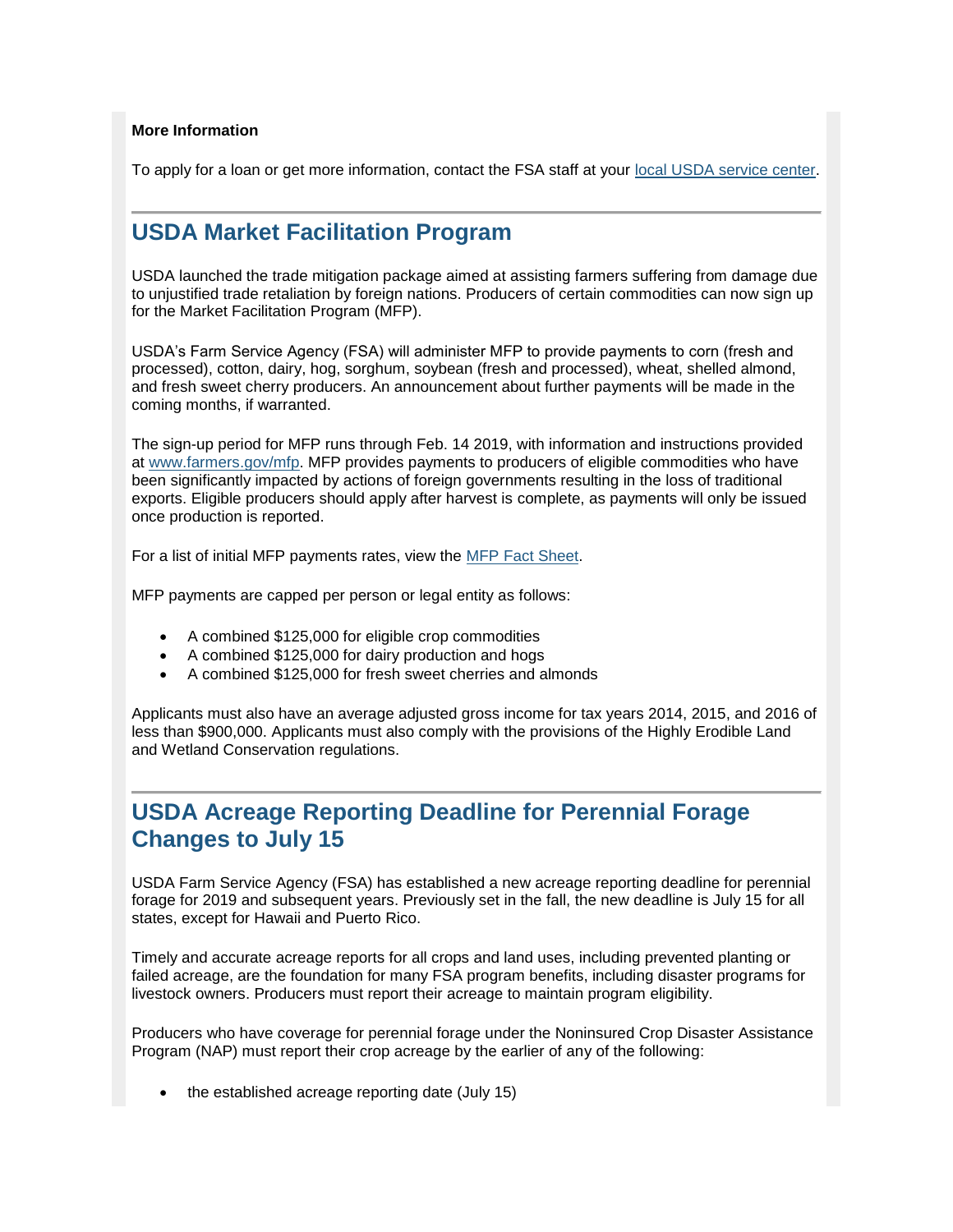- 15 calendar days before the onset of harvest or grazing of the specific crop acreage being reported
- the established normal harvest date for the end of the coverage period.

## <span id="page-3-0"></span>**2019 Acreage Reporting Dates**

In order to comply with FSA program eligibility requirements, all producers are encouraged to visit their local County FSA Office to file an accurate crop certification report by the applicable deadline.

The following acreage reporting dates are applicable for Georgia:

| <b>February 14, 2019</b> | Apples, Blueberries, Canola, Peaches, Rye, Rapeseed, Fall Seeded<br><b>Small Grain</b> |
|--------------------------|----------------------------------------------------------------------------------------|
| February 15, 2019        | Onions (planted 10/21-2/1)                                                             |
| March 15, 2019           | Cabbage (Planted 10/1-2/20), Pecans                                                    |
| May 15, 2019             | Sweet Corn (planted 8/26-5/15), Tobacco,<br>Tomatoes (Planted 8/16-4/5)                |
| July 15, 2019            | All other crops, including Perennial Forage                                            |
| Oct. 5, 2019             | Bee Hives/Colonies                                                                     |
| Nov. 15, 2019            | Onions (Planted 9/20-10/20, NAP Perennial Forage                                       |

The following exceptions apply to the above acreage reporting dates:

- If the crop has not been planted by the above acreage reporting date, then the acreage must be reported no later than 15 calendar days after planting is completed.
- If a producer acquires additional acreage after the above acreage reporting date, then the acreage must be reported no later than 30 calendars days after purchase or acquiring the lease. Appropriate documentation must be provided to the County Office.
- If a perennial forage crop is reported with the intended use of "cover only," "green manure," "left standing," or "seed," then the acreage must be reported by July 15.

<span id="page-3-1"></span>Noninsured Crop Disaster Assistance Program (NAP) policyholders should note that the acreage reporting date for NAP covered crops is the earlier of the dates listed above or 15 calendar days before grazing or harvesting of the crop begins.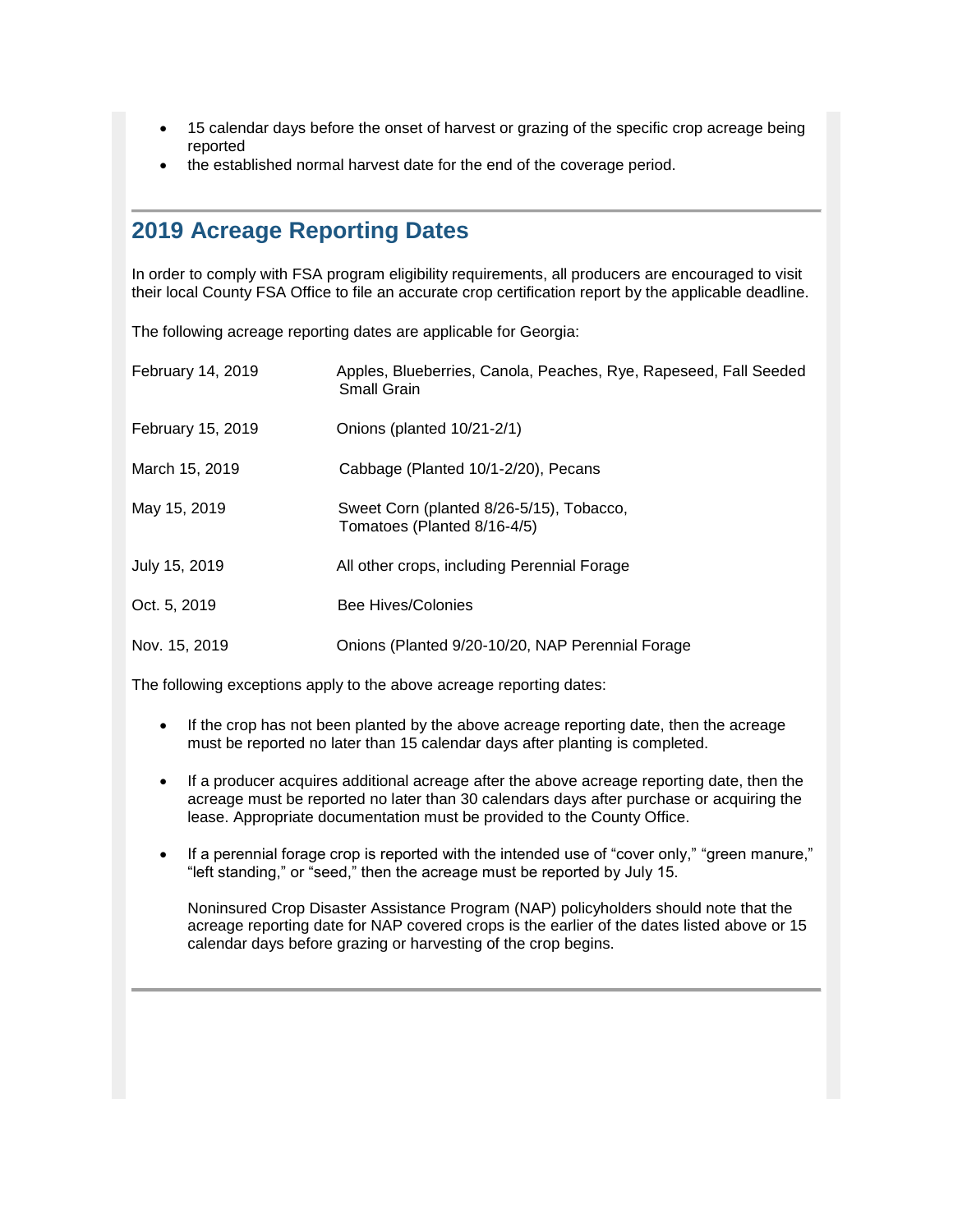## **Livestock Losses**

The Livestock Indemnity Program (LIP) provides assistance to eligible producers for livestock deaths in excess of normal mortality caused by adverse weather, disease and attacks by animals reintroduced into the wild by the federal government or protected by federal law.

LIP compensates livestock owners and contract growers for livestock death losses in excess of normal mortality due to adverse weather, including losses due to hurricanes, floods, blizzards, wildfires, extreme heat or extreme cold.

For disease losses, FSA county committees can accept veterinarian certifications that livestock deaths were directly related to adverse weather and unpreventable through good animal husbandry and management.

For 2018 livestock losses, eligible livestock owners must file a notice within 30 calendar days of when the loss is first apparent. *Producers who were prevented from reporting livestock losses during the government shutdown have until Feb. 14, 2019, to file a notice of loss.*

Participants must provide the following supporting documentation to their local FSA office no later than 90 calendar days after the end of the calendar year in which the eligible loss condition occurred.

- Proof of death documentation
- Copy of growers contracts
- Proof of normal mortality documentation

In addition to filing a notice of loss, producers must also submit an application for payment by March 1, 2019.

Additional Information about LIP is available at your local FSA County Office or online at: [www.fsa.usda.gov.](http://www.fsa.usda.gov/)

## <span id="page-4-0"></span>**Emergency Assistance for Livestock, Honeybee, and Farm-Raised Fish Program (ELAP)**

The Emergency Assistance for Livestock, Honeybees and Farm-Raised Fish Program (ELAP) provides emergency assistance to eligible livestock, honeybee, and farm-raised fish producers who have losses due to disease, adverse weather or other conditions, such as blizzards and wildfires, not covered by other agricultural disaster assistance programs.

Eligible livestock losses include grazing losses not covered under the Livestock Forage Disaster Program (LFP), loss of purchased feed and/or mechanically harvested feed due to an eligible adverse weather event, additional cost of transporting water because of an eligible drought and additional cost associated with gathering livestock to treat for cattle tick fever.

Eligible honeybee losses include loss of purchased feed due to an eligible adverse weather event, cost of additional feed purchased above normal quantities due to an eligible adverse weather condition, colony losses in excess of normal mortality due to an eligible weather event or loss condition, including CCD, and hive losses due to eligible adverse weather.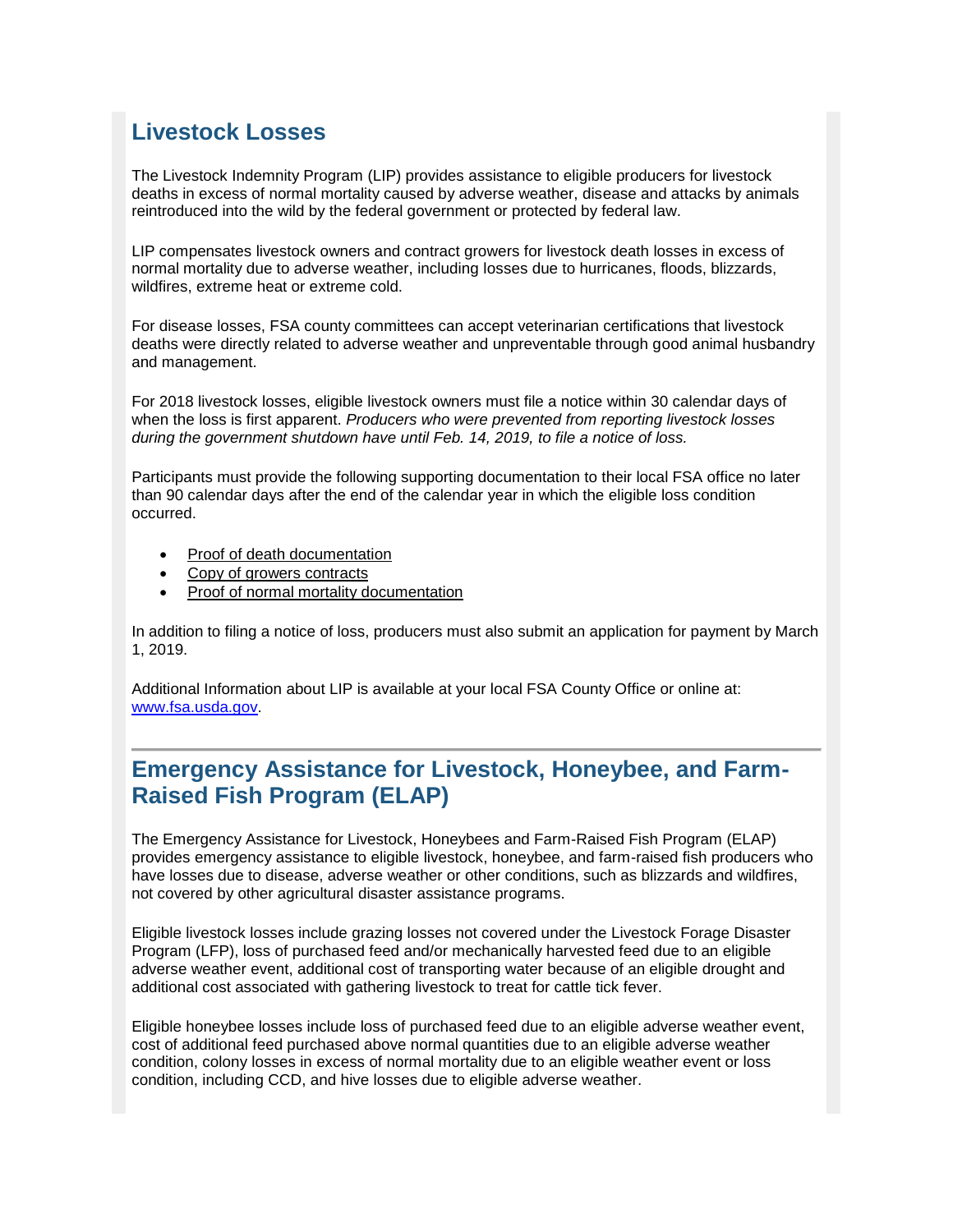Eligible farm-raised fish losses include death losses in excess of normal mortality and/or loss of purchased feed due to an eligible adverse weather event.

Producers who suffer eligible livestock, honeybee, or farm-raised fish losses from Oct. 1, 2018 to Sept. 30, 2019 must file:

- A notice of loss within 30 calendar days after the loss is apparent. *Producers who were prevented from reporting losses during the government shutdown (12/31/18-1/23/19) have until Feb. 14, 2019, to file a notice of loss.*
- An application for payment by Nov. 1, 2019

The following ELAP Fact Sheets (by topic) are available online:

- [ELAP for Farm-Raised Fish Fact Sheet](https://www.fsa.usda.gov/Assets/USDA-FSA-Public/usdafiles/FactSheets/2018/elap_farm-raised_fish_assistance_fact_sheet-may_2018.pdf?utm_medium=email&utm_source=govdelivery)
- **[ELAP for Livestock Fact Sheet](https://www.fsa.usda.gov/Assets/USDA-FSA-Public/usdafiles/FactSheets/2018/elap_livestock_assistance_fact_sheet-may_2018.pdf?utm_medium=email&utm_source=govdelivery)**
- **[ELAP for Honeybees Fact Sheet](https://www.fsa.usda.gov/Assets/USDA-FSA-Public/usdafiles/FactSheets/2018/elap_honeybee_assistance_fact_sheet-may_2018.pdf?utm_medium=email&utm_source=govdelivery)**

To view these and other FSA program fact sheets, visit the FSA fact sheet web page at [www.fsa.usda.gov/factsheets.](http://www.fsa.usda.gov/factsheets?utm_medium=email&utm_source=govdelivery)

## <span id="page-5-0"></span>**Tree Assistance Program (TAP) Sign-up**

Orchardists and nursery tree growers who experienced losses from natural disasters during calendar year 2018 must submit a TAP application either 90 calendar days after the disaster event or the date when the loss is apparent. *Producers who were prevented from reporting losses during the government shutdown have until Feb. 14, 2019, to file a notice of loss.* 

TAP provides financial assistance to qualifying orchardists and nursery tree growers to replant or rehabilitate eligible trees, bushes and vines damaged by natural disasters.

Eligible tree types include trees, bushes or vines that produce an annual crop for commercial purposes. Nursery trees include ornamental, fruit, nut and Christmas trees that are produced for commercial sale. Trees used for pulp or timber are ineligible.

To qualify for TAP, orchardists must suffer a qualifying tree, bush or vine loss in excess of 15 percent mortality from an eligible natural disaster, plus an adjustment for normal mortality. The eligible trees, bushes or vines must have been owned when the natural disaster occurred; however, eligible growers are not required to own the land on which the eligible trees, bushes and vines were planted.

<span id="page-5-1"></span>If the TAP application is approved, the eligible trees, bushes and vines must be replaced within 12 months from the date the application is approved. The cumulative total quantity of acres planted to trees, bushes or vines, for which a producer can receive TAP payments, cannot exceed 500 acres annually.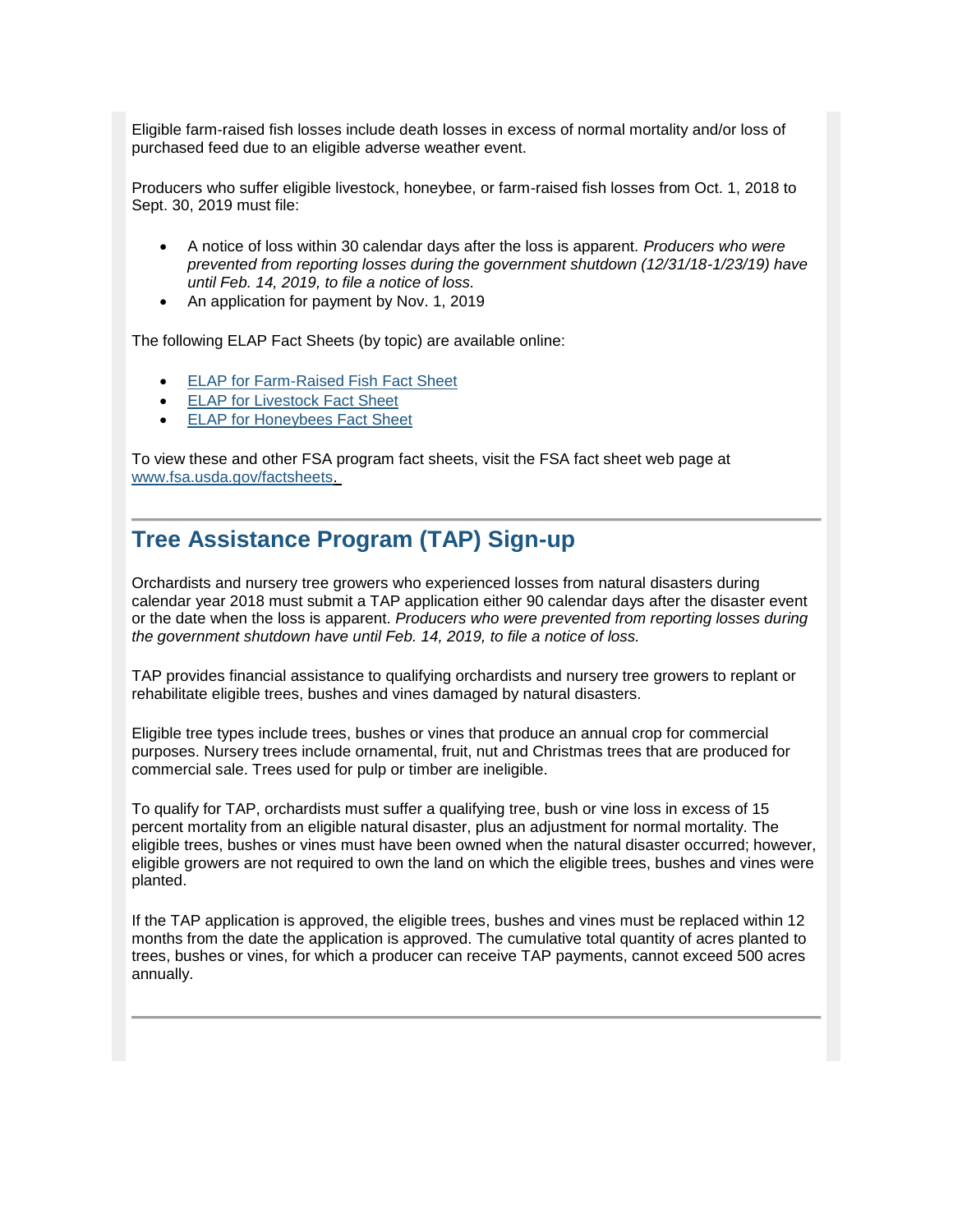## **Certain Counties Eligible for Emergency Loans Following Presidential Disaster Declarations**

Under Presidential Disaster Declarations, producers with operations in any primary or contiguous county are eligible to apply for low interest emergency loans.

Emergency loans help producers recover from production and physical losses due to drought, flooding and other natural disasters or quarantine.

Producers have eight months from the date of the declaration to apply for emergency loan assistance. FSA will consider each loan application on its own merits, taking into account the extent of losses, security available and repayment ability. Producers can borrow up to 100 percent of actual production or physical losses, to a maximum amount of \$500,000.

For more information about emergency loans, please contact your local FSA office or visit [www.fsa.usda.gov.](http://www.fsa.usda.gov/?utm_medium=email&utm_source=govdelivery)

## <span id="page-6-0"></span>**Submit Loan Requests for Financing Early**

The Farm Loan teams in Georgia are already working on operating loans for spring 2019 so it is important that potential borrowers submit their requests early so they can be timely processed. The farm loan team can help determine which loan programs are best for applicants.

FSA offers a wide range of low-interest loans that can meet the financial needs of any farm operation for just about any purpose. The traditional **farm operating and farm ownership loans** can help large and small farm operations take advantage of early purchasing discounts for spring inputs as well expenses throughout the year.

**Microloans** are a simplified loan program that will provide up to \$50,000 to eligible applicants. These loans, targeted for smaller operations and non-traditional operations, can be used for operating expenses, starting a new agricultural enterprise, purchasing equipment, and other needs associated with a farming operation. The staff at the County FSA Offices can provide more details on farm operating and microloans and provide loan applications. Loans to beginning farmers and members of underserved groups are a priority.

Other types of loans available include:

**Marketing Assistance Loans** allow producers to use eligible commodities as loan collateral and obtain a 9-month loan while the crop is in storage. These loans provide cash flow to the producer and allow them to market the crop when prices may be more advantageous.

**Farm Storage Facility Loans** can be used to build permanent structures used to store eligible commodities, or for storage and handling trucks, or portable or permanent handling equipment. A variety of structures are eligible under this loan, including bunker silos, grain bins, hay storage structures and refrigerated structures for vegetables and fruit. A producer may borrow up to \$500,000 per loan**.**

Please call your local County Office if you have questions about any of the loans available through FSA.